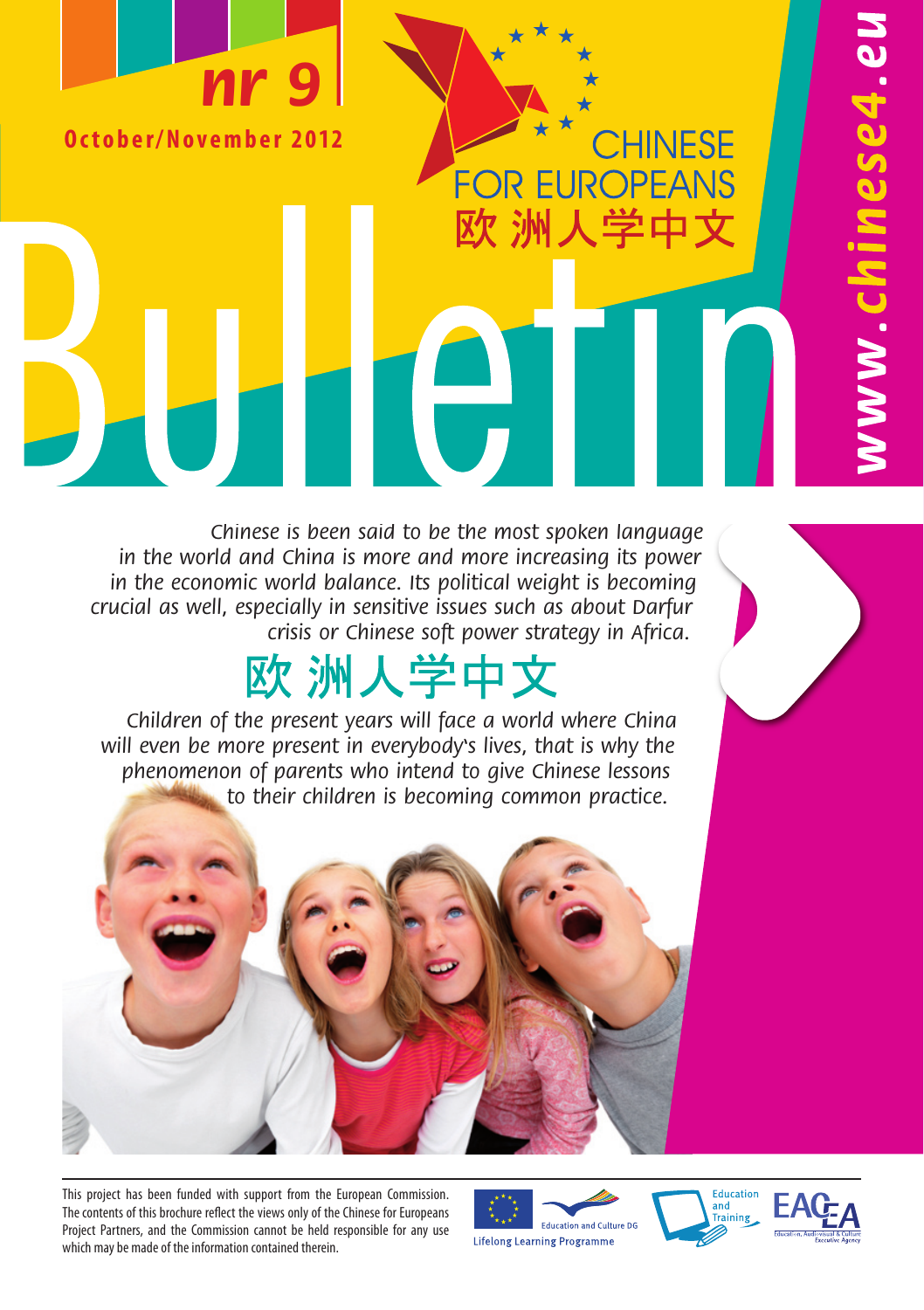Try to digit in Google web page "Chinese for children", "Chinese for kids", "mandarin for young learners" or any other possible combination which has to do with Chinese language and children learning Mandarin Chinese.

### You will discover a world: **at least 633.000.000 hits!**



The web is full of websites, links, e-learning courses, Chinese courses in streaming and any kind of material about Chinese language.

The real question how can we be sure that that particular course is much more efficient than others, and is it a correct method? Will children learn or simply listen without understanding?

Questions are really a lot, and actually there is not a real method to evaluate the value and effectiveness of an online course, except from the users' recommendations on specific blogs and posts. In many online courses there is a page to leave personal messages about users personal experience

about the course, their own opinion about the worth of the lessons and any possible feedback. Sometimes there is a slight doubt about the 'honesty' of some posts and comments, but most of them are certainly valid. Surely, this represent a clue to considerate when choosing an online course.

Moreover, most of the – good and complete – online courses for children (but for adults as well) are not free: It is hard to create a free complete online course (a multimedia one, or using e- and micro-learning methodologies): web hosting, graphic design, creating contents, uploading material and creating the structure for the kind of methodology requested, implicate a very high budget, and if not for a sponsorship or any other kind of financial support, it is normally hard to get good results.

### Luckily, Chinese4European **www.chinese4.eu**

project has not only EU endorsement, but also its financial support. This solution was the best one to create a real valuable course for children (and also for students, businessman and anyone else who intend to study Chinese) totally for free, using images, videos, games, music and sounds.

The beta version of children module was already tested on September 2012 on small groups of Italian children with different ages, as well as differences in levels.

There was a group who was already at its second year of Chinese and children module represented a good opportunity to refresh and test their level.

The outcomes were particularly satisfactory to this kind of users especially in games sections, where the cartoon of a panda or of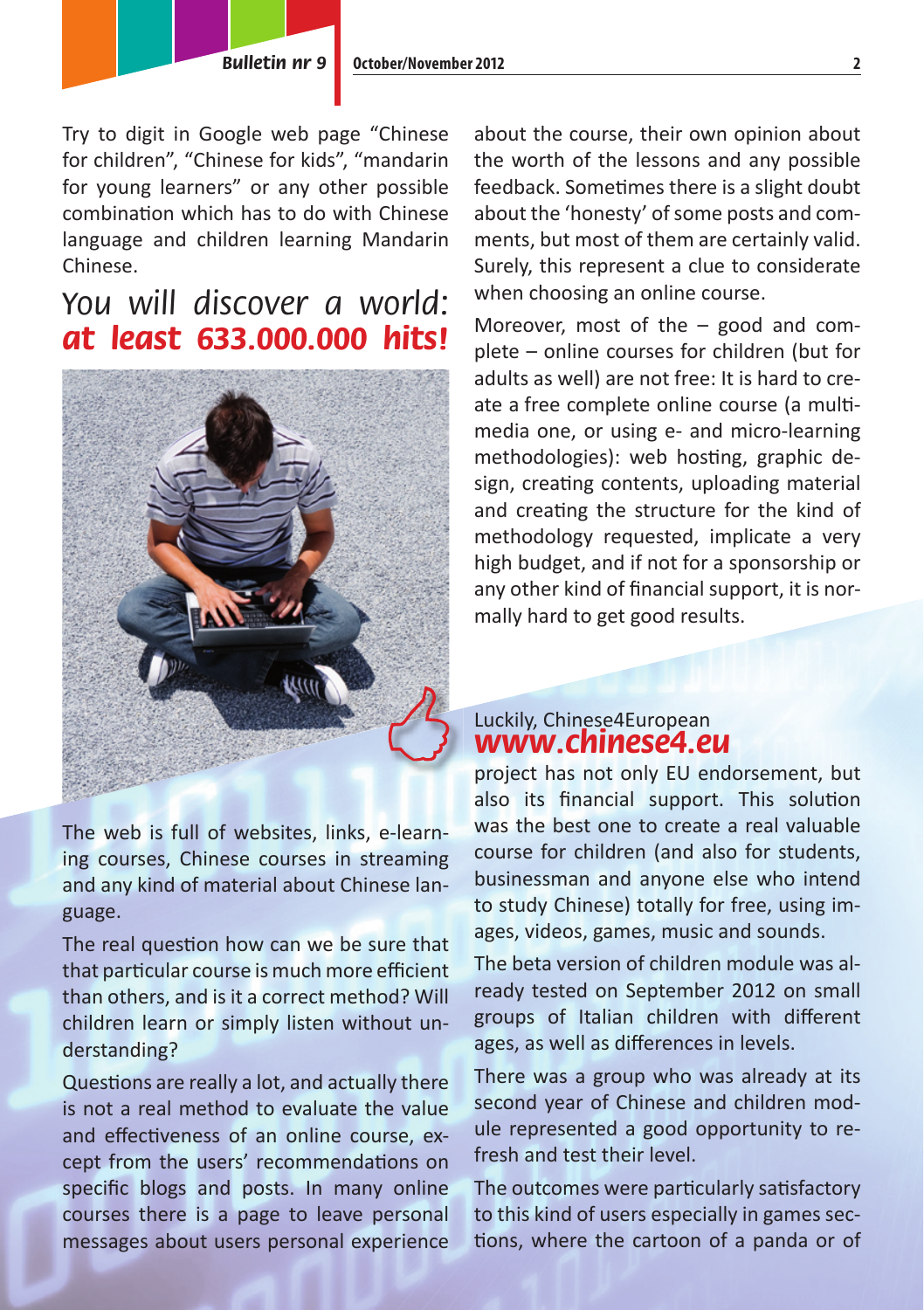grandpa Wang calligrapher praised or scolded them during the exercise.

The general results demonstrated that children learn easily and reach results while having fun and without too much pressure about getting outcomes. The realization of scenarios with cartoons and images of characters close to their reality allows the users to feel very close to the lessons and dialogues. Identification is therefore a correct way to impress users and involve more deeply in the course: this remark is valid especially for children who have much more mental flexibility respect to adults.

According to the test on the very beginners group, the first lesson was tested entirely and the general outcomes, in only one hour lesson, were anyway relevant, considering that the target was purely beginner. After their first hour lesson the students were able to say hallo and goodbye – even if with problems in pronunciation of tones: that is indeed pardonable for young children at their very first lesson of mandarin Chinese. considering also that tones are one of the biggest problems for Europeans.

The results were tested through the exercises that held good achievements with not so many mistakes, while it was difficult to use, at a very first glance, grandpa Wang calligraphy workshop: once children understood that it was necessary to fill in the inkpots of the given *hanzi*, the exercise was completed smoothly.

Yin Yang game as well was quite difficult as it requires different skills (memorizing words and dialogues contents) but thanks to the support of the teacher it was possible to reach a satisfying result.

Generally speaking, the outcomes for this kind of target are positive as the lesson was presented by a teacher who introduced Chinese language and allowed the users to exploit all the parts of lesson 1.

Chinese4Europeans is a nice method to approach Chinese language and culture in a funny way and achieving gradually good results, stimulating the target to continue in studying Chinese.

The problem of going on with the study of Mandarin Chinese for this kind of target (children) after the enthusiasm of the first lessons has also to be taken into consideration when choosing your online Chinese course.

Children do not need to be exposed totally to games, sounds and images, but don't forget your didactical goals and expected outcomes, otherwise the course represents only a pure pastime.

Therefore it is fundamental to remember that children are learning a new language and the didactical goals have not to be forgotten. That is why it would be better to stitch to the program the teacher intend to follow in his/her classes or to check the program before beginning your course.

To sum up, an ideal online Chinese course for children need to have scenarios close to the target's everyday life to recreate a very personal involvement and optimize the memorization of words and structures. Of course, the didactical structure has to be coherent to A0 level allowing the user to study basic and simple words he can use in his/her everyday situation.

Actually, experiencing personally the achievements of language learning in everyday life and than enjoy the fruits of one's own labours, is stimulating for going on with lessons, and try to learn even more words, structures, sentences and grammatical concepts.